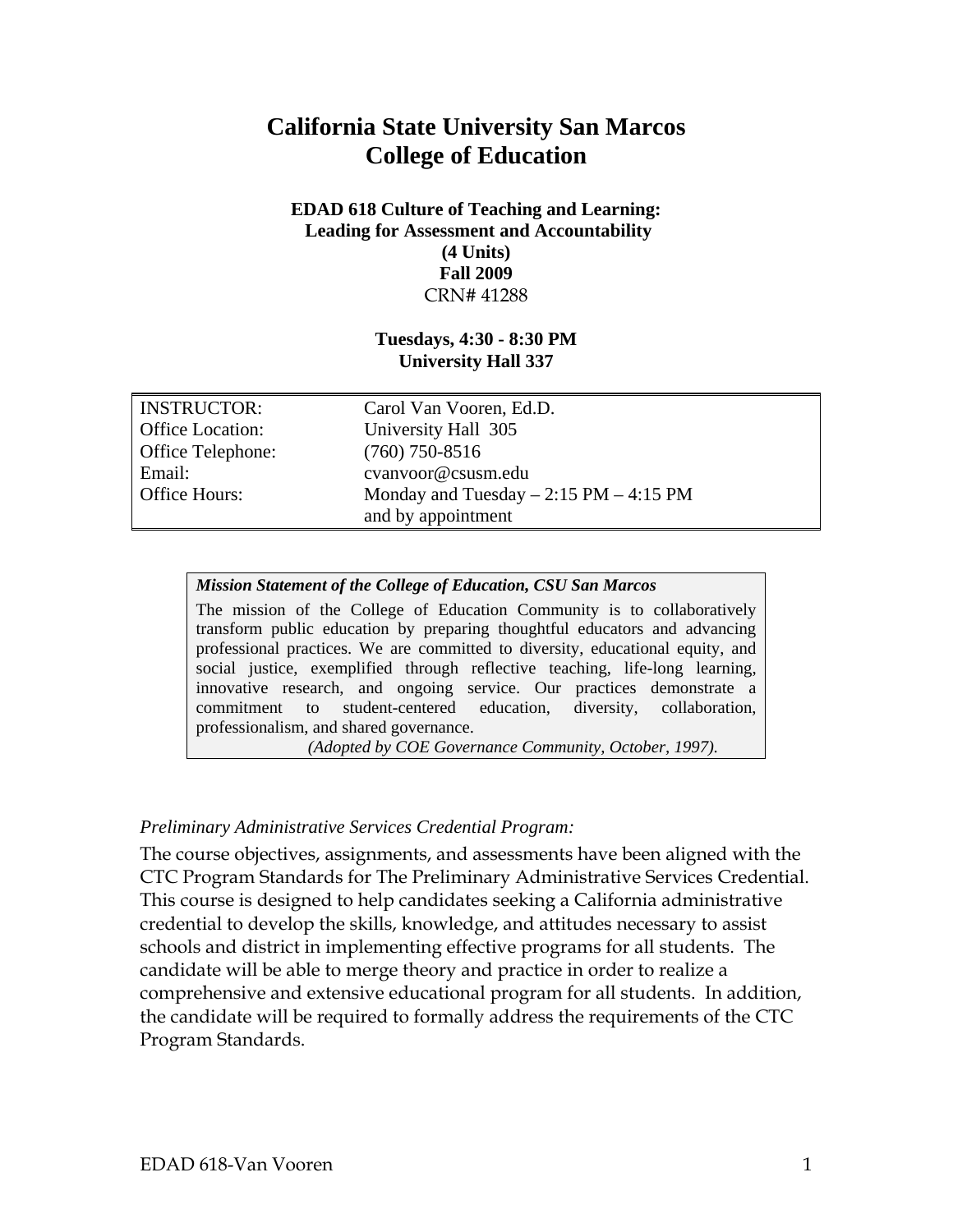# *COURSE PREREQUISITE:*

Consent of Program Coordinator

# *COURSE DESCRIPTION*

This course provides an opportunity for the candidate to learn how to identify, generate and use data to make decisions about pedagogy and adjustment of instructional policies and procedures. The effective use of assessment data from the classroom, as well as from system-wide sources, is addressed in establishing and using accountability systems to increase student achievement.

# *COURSE STANDARDS and OBJECTIVES*

Specific program standards as required by CCTC are noted in the bracketed information at the end of each of the following course standards and objectives:

## **Knowledge**

The candidate will:

- **Exercise 1** learn how to establish, support, and maintain high expectations and standards for the academic and social development of all students, the performance of staff and the contributions of all adults in the service of the shared vision of the school community.  $[6(a)(3)]$
- **Example 1** learn how to evaluate the effectiveness of an instructional program through the use of data and accountability systems.  $[6(c)(3)]$
- develop tools for culturally proficient practices.  $[4(a)]$

## **Skills**

The candidate will:

- become a critical consumer of educational research and to use research and site based data to design, implement, support, evaluate, and improve instructional programs and to drive the professional development of staff. [6(b)(2)]
- use data, including the use of technological applications, and to develop, manage, and evaluate strategies to improve student achievement.  $[6(b)(4)]$
- **E** learn how to communicate decisions based on relevant data and research about effective teaching and learning, leadership, management practices, equity, and access.  $[6(e)(2)]$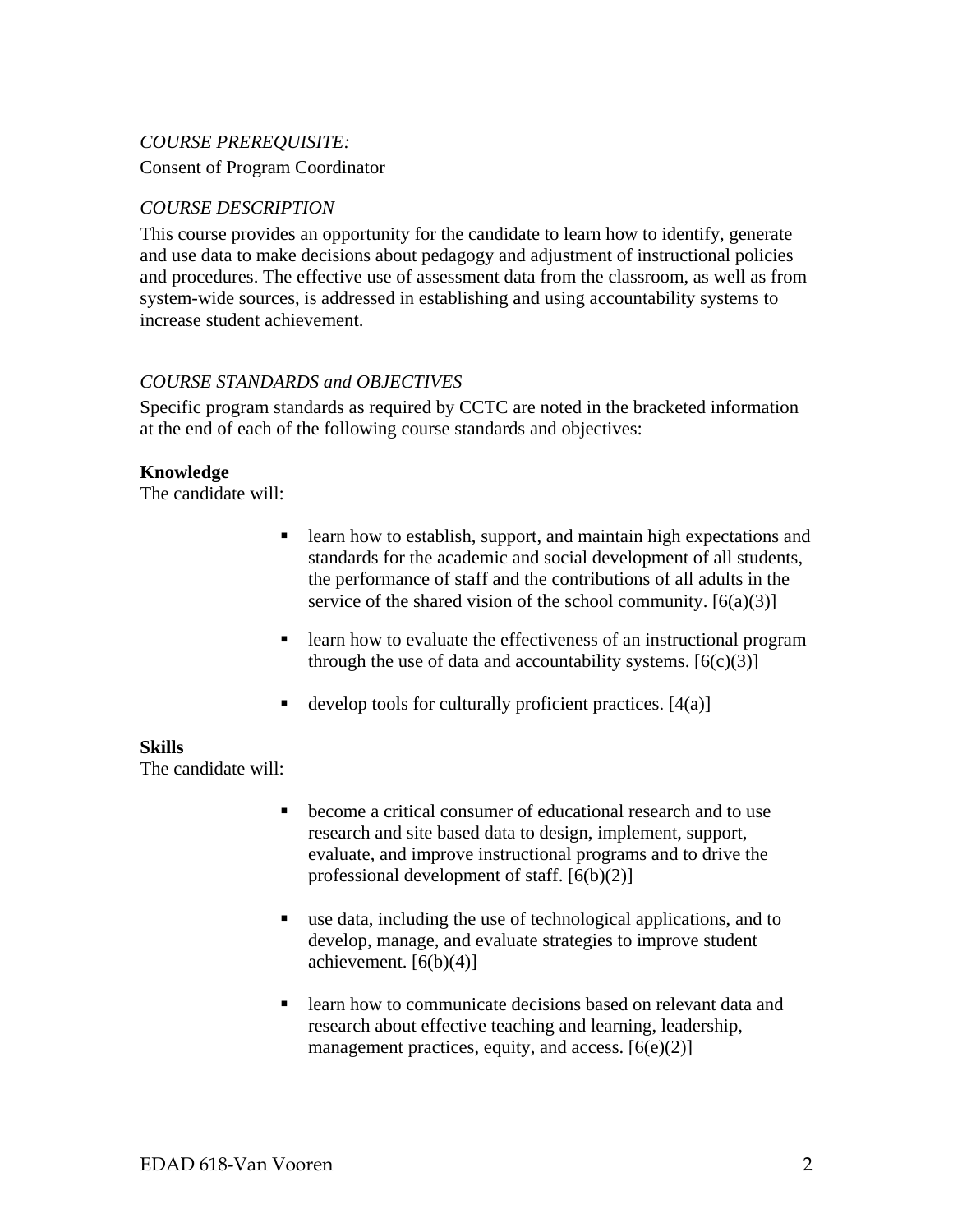engage in discussions and successfully address authentic, complex school issues, including meeting the needs of students and staff with disabilities, providing appropriate services in different settings to English learners, enhancing the learning for GATE students, and addressing issues of discrimination and/or harassment.  $[6(f)(3)]$ 

# **Attitudes and Values**

The candidate will:

- develop and refine a personal vision of education and instruction through multiple opportunities to reflect and by developing ways to engage self and others through reflective activities.  $[6(a)(1)]$
- examine his/her personal attitudes and actions toward persons of different races, socio-economic status, cultures, religions and ethnic backgrounds as well as their attitudes toward sexual orientation and individuals with disabilities and reflect upon how their attitudes and actions support or diminish the goal to ensure that all students receive equitable access to education.  $[6(d)(6)]$
- inspire others to higher levels of performance, commitment, and motivation.[11(f)]

# *Authorization to Teach English Learners*

This credential program has been specifically designed to prepare teachers for the diversity of languages often encountered in California public school classrooms. The authorization to teach English learners is met through the infusion of content and experiences within the credential program, as well as additional coursework. Students successfully completing this program receive a credential with authorization to teach English learners.

(Approved by CCTC in SB 2042 Program Standards, August 02)  *(Approved by CCTC in SB 2042 Program Standards, August 02) CALIFORNIA TEACHERS OF ENGLISH LEARNERS (CTEL)* 

Candidates will develop knowledge, skills, and dispositions consistent with these CTEL standards:

*Standard 6: Assessment of English Learners Standard 9: Culture and Cultural Diversity and Their Relationship to Academic Achievement Standard 10: Culturally Inclusive Instruction*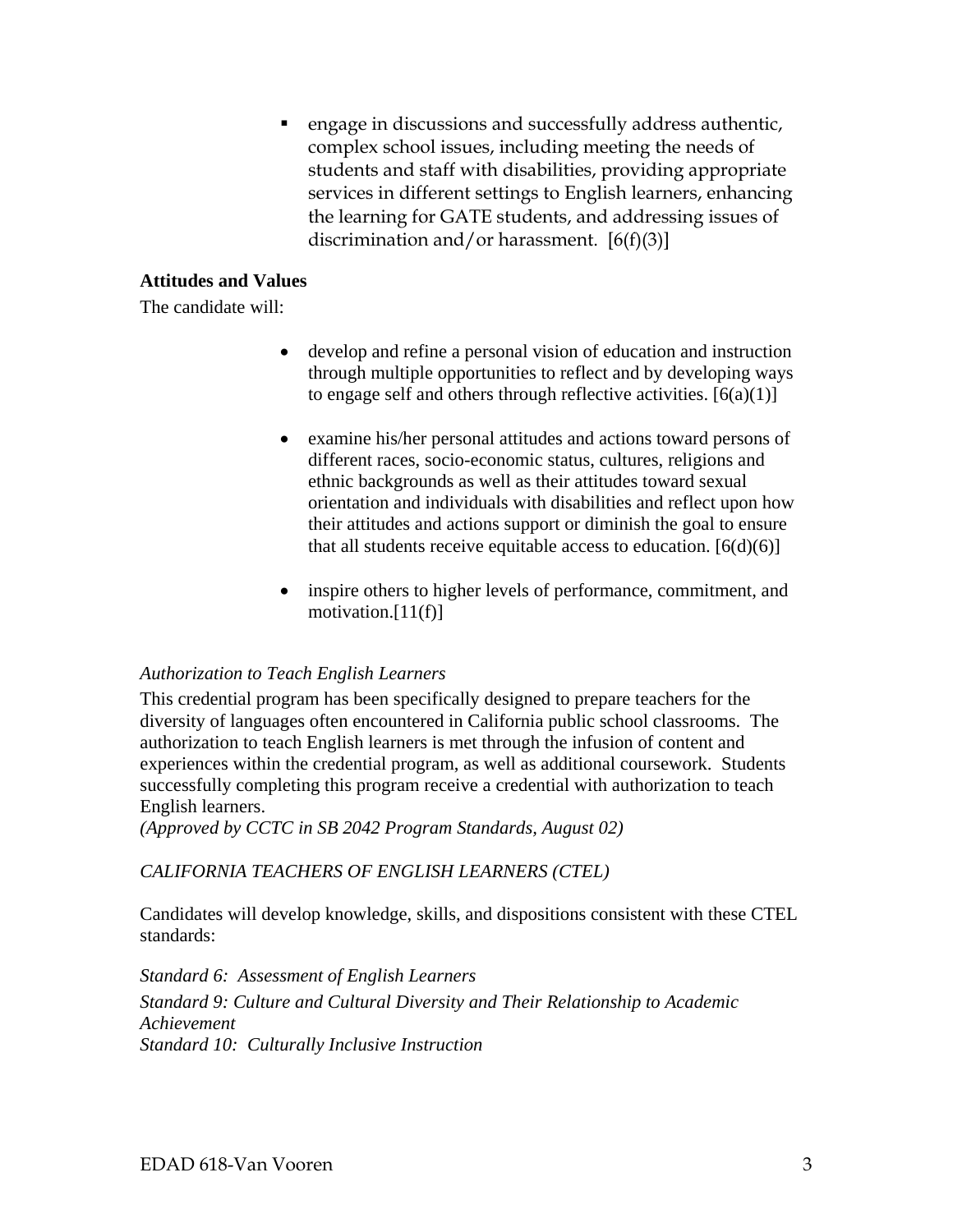### *Students with Disabilities Requiring Reasonable Accommodations*

Students must be approved for services by providing appropriate and recent documentation to the Office of Disable Student Services (DSS). This office is located in Craven Hall 5205, and can be contacted by phone at (760) 750-4905, or TTY (760) 750- 4909. Students authorized by DSS to receive reasonable accommodations should meet with their instructor during office hours or, in order to ensure confidentiality, in a more private setting.

## *All University Writing Requirement*

This course meets the university's writing requirement of at least 2500 words. Students are expected to use academic writing style consistent with graduate level courses. Written assignments will include out of class assignments as well as in class assignments.

## *CSUSM Academic Honesty Policy*

"Students will be expected to adhere to standards of academic honesty and integrity, as outlined in the Student Academic Honesty Policy. All written work and oral assignments must be original work. All ideas/materials that are borrowed from other sources must have appropriate references to the original sources. Any quoted material should give credit to the source and be punctuated with quotation marks.

Students are responsible for honest completion of their work including examinations. There will be no tolerance for infractions. If you believe there has been an infraction by someone in the class, please bring it to the instructor's attention. The instructor reserves the right to discipline any student for academic dishonesty in accordance with the general rules and regulations of the university. Disciplinary action may include the lowering of grades and/or the assignment of a failing grade for an exam, assignment, or the class as a whole."

## *Plagiarism:*

As an educator, each student is expected to do his/her own work, and contribute equally to group projects and processes. Plagiarism or cheating is unacceptable under any circumstances. If you are in doubt about whether your work is paraphrased or plagiarized see the Plagiarism Prevention for Students website

http://library.csusm.edu/plagiarism/index.html. If there are questions about academic honesty, please consult the University catalog.

# *College of Education Attendance Policy*

Due to the dynamic and interactive nature of courses in the College of Education, all students are expected to attend all classes and participate actively. At a minimum, students must attend more than 80% of class time, or s/he may not receive a passing grade for the course at the discretion of the instructor. Should the student have extenuating circumstances, s/he should contact the instructor as soon as possible.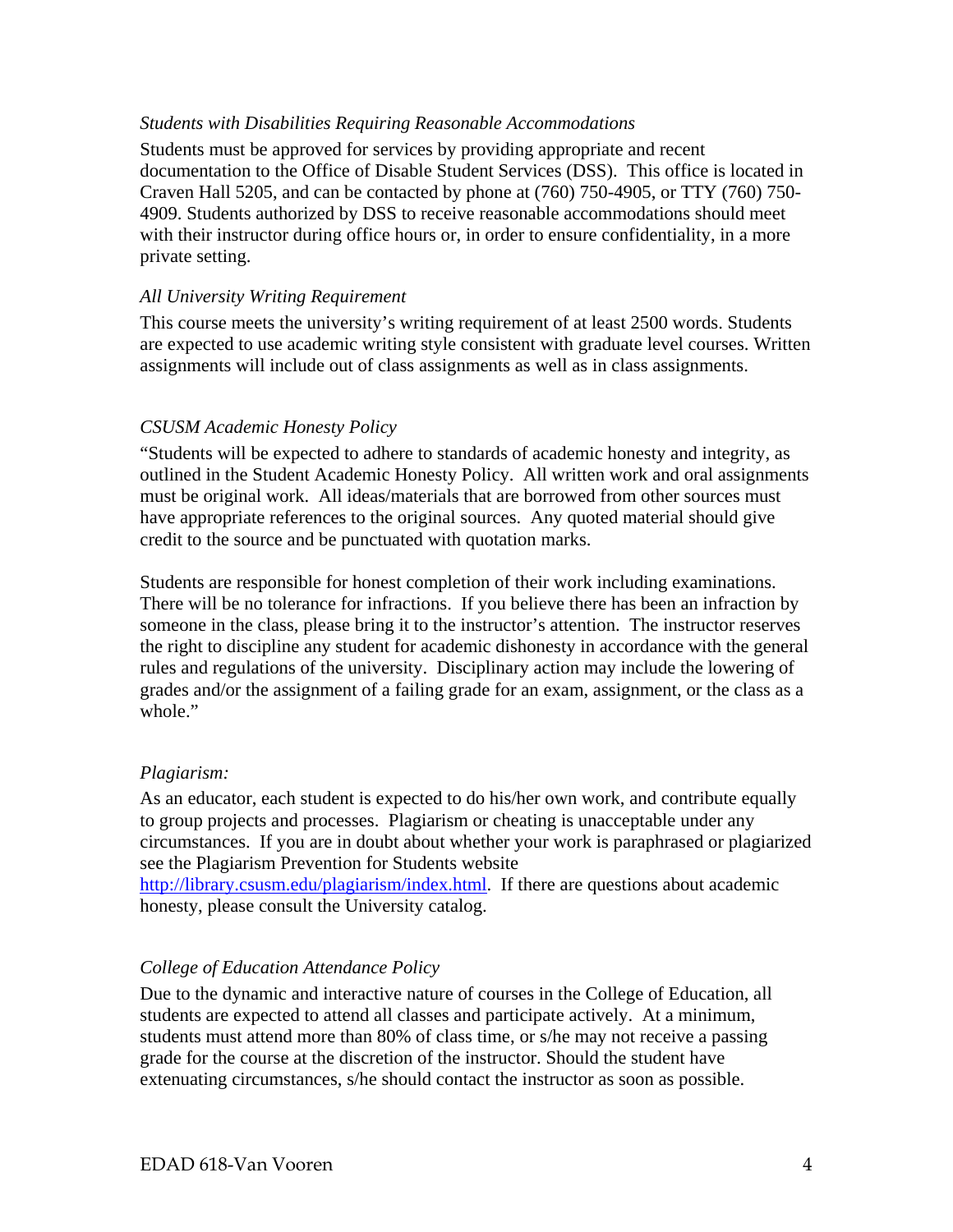*(Adopted by the COE Governance Community, December, 1997). Grading Policy*  Students who miss two class sessions or are late (or leave early) for more than three sessions cannot receive a grade of "A".

Assignments are given based on expectations of "mastery" of the content and academic format for the assignments. Based on the instructor's early grading feedback, students may make improvements on assignments and may resubmit an assignment for additional grade consideration before the deadline date. Late assignments cannot be considered for "resubmission".

# **Formative and summative assessments will determine the candidate's ability to:**

- Engage in discussions and writing assignments that reflect knowledge of reading assignments and text-based assignments;
- Develop a plan to monitor student achievement at a grade level or in a department. Include both summative and formative assessment data, as well as process monitoring over time;
- Compare accountability models at the federal, state and local level;
- Develop a case study to collect and analyze student demographic data;
- Write a gap analysis using student performance data with high performing schools data;
- Develop a student achievement improvement plan based on a gap analysis. The action plan will address student achievement data as well as system wide data and resource identification; and
- Design a PowerPoint presentation to be made to a school board and/or the class.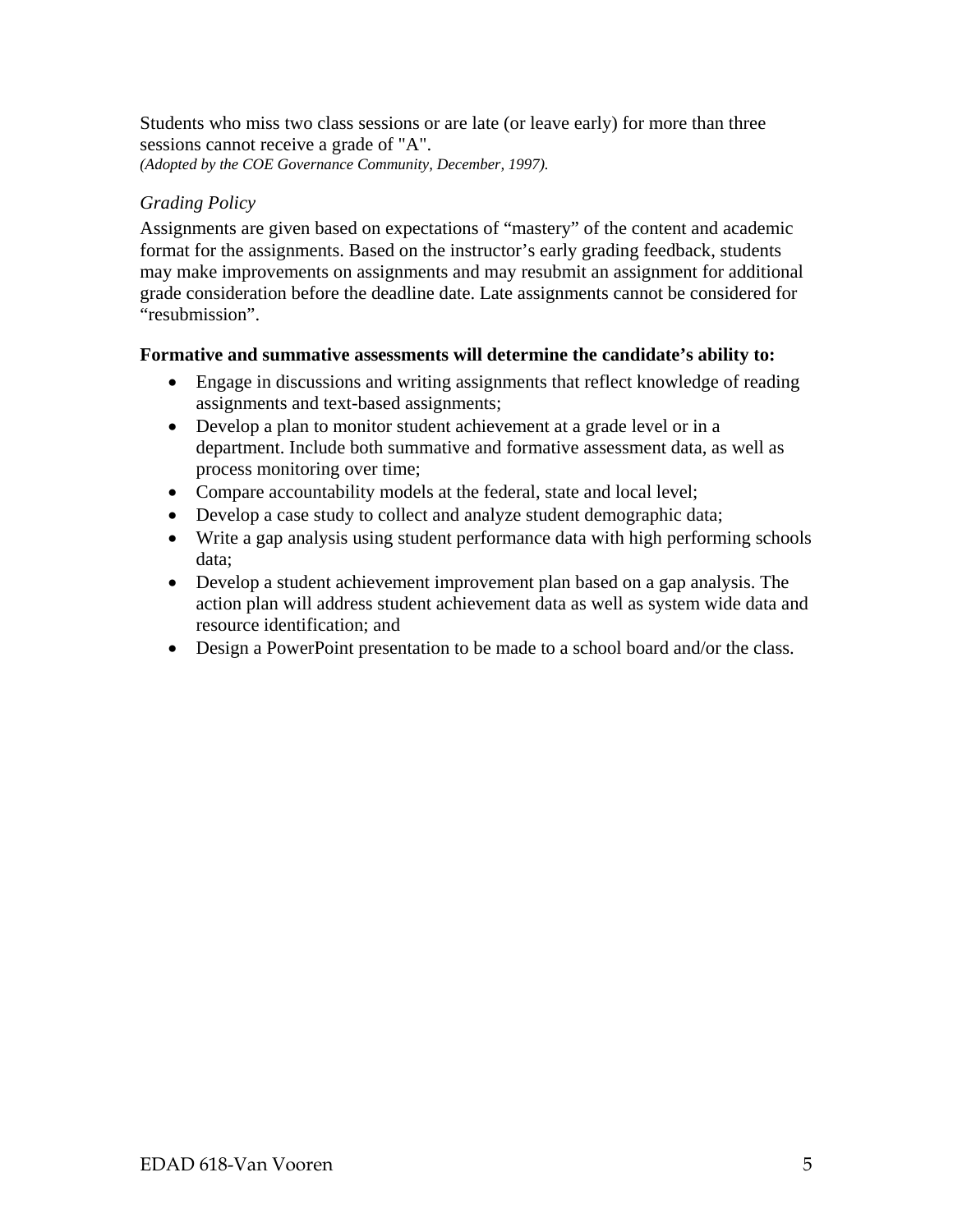|  |  |  | The following factors will be considered in determining a final grade: |  |  |
|--|--|--|------------------------------------------------------------------------|--|--|
|  |  |  |                                                                        |  |  |

| The following factors will be considered in determining a final grade:                                                                                                                                                                                                                                                                                                   |                                 |                                  |  |  |
|--------------------------------------------------------------------------------------------------------------------------------------------------------------------------------------------------------------------------------------------------------------------------------------------------------------------------------------------------------------------------|---------------------------------|----------------------------------|--|--|
| <b>Assignment</b>                                                                                                                                                                                                                                                                                                                                                        | Due date                        | Grade<br>percentage<br>$(100\%)$ |  |  |
| 1. Participation and engagement:<br>Students are expected to engage in class<br>assignments and discussions based on<br>knowledge of texts and assigned readings.<br>The Context Map will be revised and updated.<br>Students will participate in a Professional<br>Learning Community where they will be part of a<br>team to share expertise on an area of assessment. | <b>On-going</b>                 | 20%                              |  |  |
| #1-Annotated Bibliography: Write annotations<br>2.<br>(between 7 and 10) of current research of "best<br>practices" for school improvement for all students<br>from the perspective of a leader. Each annotation<br>should be between 50 and 100 words. Use APA<br>format for citations and include an introductory<br>and a summary paragraph.                          | <b>September</b><br>21          | 20%                              |  |  |
| 3. Write a Case Study or ethnography that<br>includes:<br># 2 Part One: collect demographic data from your<br>school site or district; select one demographic<br>group for the focus of this case study.                                                                                                                                                                 | October 19                      | 10%                              |  |  |
| #3 Part Two: comparing school or district data<br>with "best practices" research from your<br>annotated bibliography; focus the comparison on<br>the particular demographic group in Part One.                                                                                                                                                                           | <b>November 9</b>               | 10%                              |  |  |
| 3. #4 Develop a Culturally Proficient Action Plan<br>that addresses the gaps revealed in Part Two;<br>focus on improving student achievement through<br>instructional strategies that meet the needs of all<br>learners. This paper will fulfill the 2500 word<br>written requirement of the class.                                                                      | <b>November 23</b>              | 20%                              |  |  |
| 5. #5 Power Point Presentation:<br>Prepare and present a 10 minute PowerPoint<br>summary of your Action Plan. Prepare the<br>presentation as you would for a Board meeting<br>presentation. Bring handouts to share. (3 per<br>page)                                                                                                                                     | November 30<br>or<br>December 7 | 20%                              |  |  |

Note: All assignments must be submitted on or before due dates.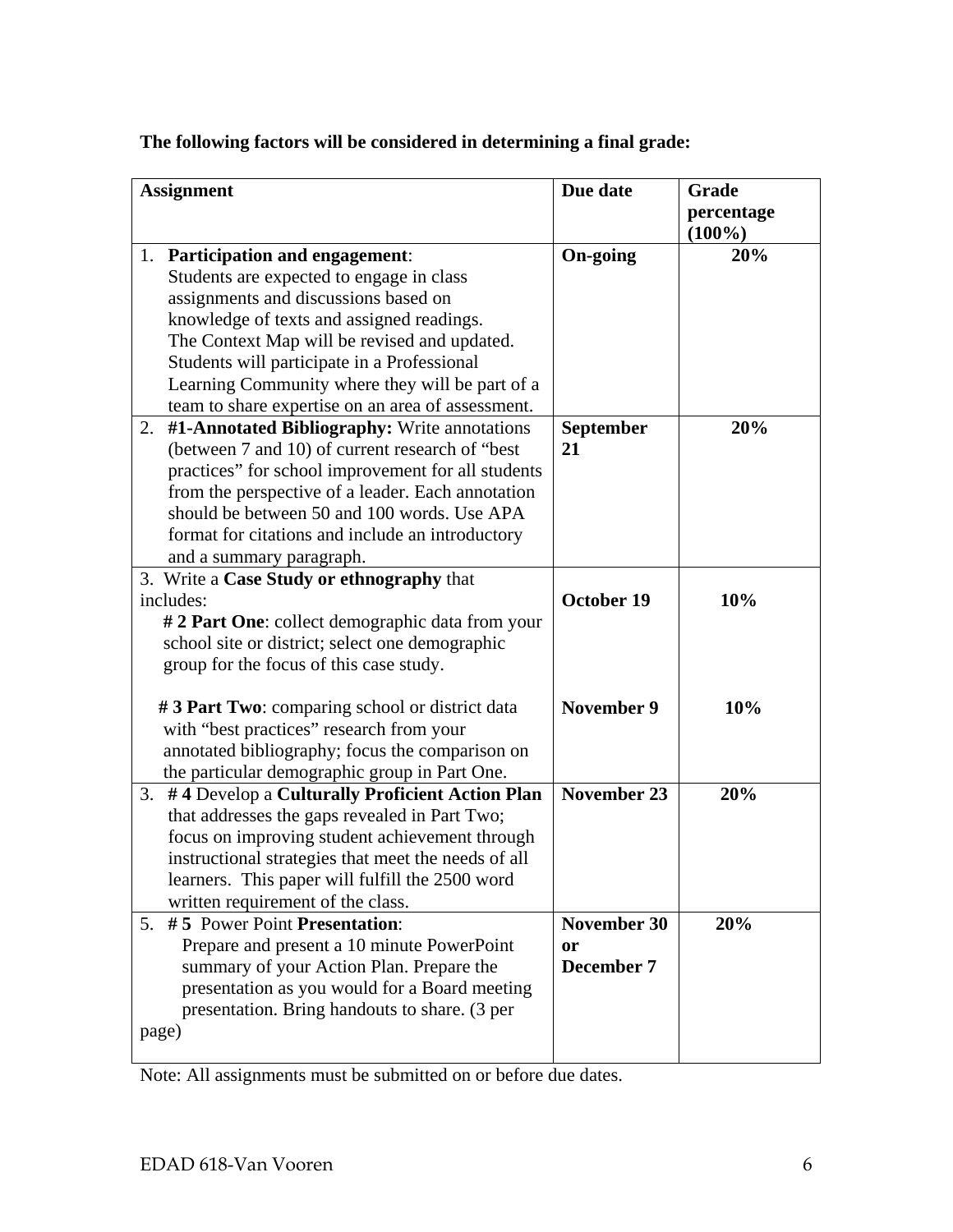# **Required texts and readings:**

Practice *California Standards for the Teaching Profession: Resources for Professional*  www.cde.org or your local school district

*What Works in Schools: Translating Research into Action,* by Robert Marzano, 5th ed. ASCD: Alexandria, VA

*The Culturally Proficient School: An implementation guide for school leaders,* by Randall B. Lindsey, Laraine M. Roberts and Franklin CampbellJones, 5th ed. Corwin Press: Thousand Oaks, CA

*Results Now: How We Can Achieve Unprecedented Improvements in Teaching*  and Learning, by Mike Schmoker, 6<sup>th</sup> ed. ASCD: Alexandria, VA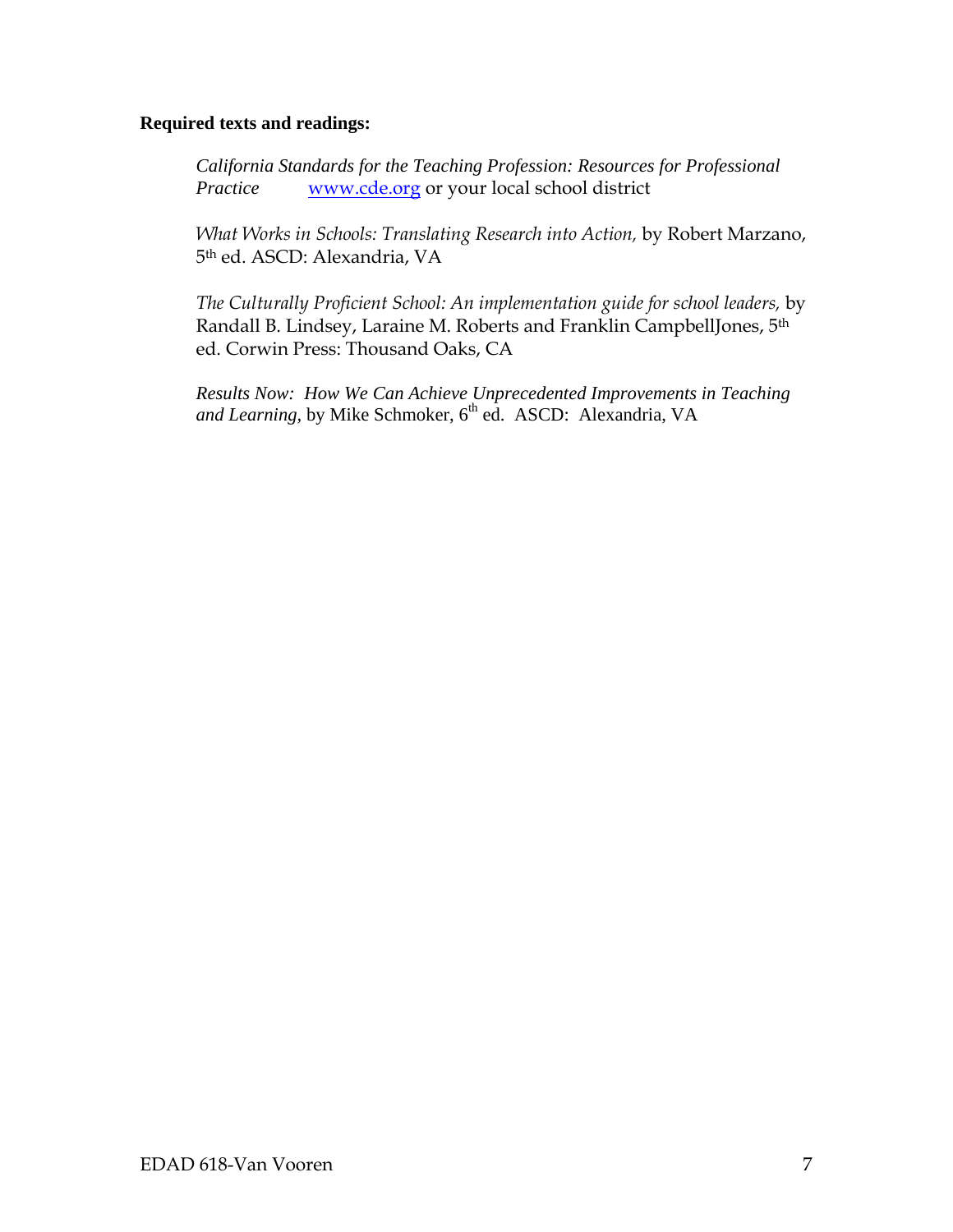# **EDAD 618 Culture of Teaching and Learning: Leading for Assessment and Accountability** Fall, 2009 Tentative schedule

| <b>Session/Date</b>              | <b>Activities/Assignments</b>                                                                                                                                                                                                                                                                                                                                     | <b>PLC</b>                            | <b>Resources/Materials</b>                                                                            |
|----------------------------------|-------------------------------------------------------------------------------------------------------------------------------------------------------------------------------------------------------------------------------------------------------------------------------------------------------------------------------------------------------------------|---------------------------------------|-------------------------------------------------------------------------------------------------------|
|                                  |                                                                                                                                                                                                                                                                                                                                                                   | <b>Expertise</b>                      |                                                                                                       |
| <b>Session 1</b>                 | Introductions                                                                                                                                                                                                                                                                                                                                                     |                                       | Course Syllabus                                                                                       |
| August 31                        | Course overview:<br>syllabus, WebCT, texts,<br>etc.                                                                                                                                                                                                                                                                                                               |                                       | <b>CPSELs</b> handout                                                                                 |
|                                  | Preview assignment #1                                                                                                                                                                                                                                                                                                                                             |                                       | Assignment #1 rubric                                                                                  |
|                                  | <b>Annotated Bibliography</b><br>(Due September 21)                                                                                                                                                                                                                                                                                                               |                                       | <b>Context Maps</b>                                                                                   |
|                                  | EDAD626A<br>$\bullet$<br>Expectations<br><b>Review of Program</b><br>Standards (CPSELs)<br>Making connections:<br>Personal leadership<br>vision<br>Context map<br>Instructional leadership<br>٠<br>Developing a<br>$\bullet$<br>Professional Learning<br>Community within the<br>class.<br>Class notes:<br>Assessment and<br>accountability in<br>today's schools |                                       | Sign ups for PLC<br>presentations                                                                     |
| <b>Session 2</b>                 | Labor Day - Campus closed                                                                                                                                                                                                                                                                                                                                         |                                       | Overview all                                                                                          |
| <b>Session:</b><br>September 7   |                                                                                                                                                                                                                                                                                                                                                                   |                                       | textbooks. Begin the<br>annotated<br>bibliography.                                                    |
| <b>Session 3</b><br>September 14 | Class notes: Beginning<br>$\bullet$<br>literacy; a skills-based<br>continuum.<br>Text-based discussion:<br>$\bullet$<br>Schmoker Chapters 1-7<br>Preview assignment #2<br>Case Study: Part One<br>(Due October 14)                                                                                                                                                | English<br>Learners and<br>Assessment | Reading: Schmoker<br>Chapters 1-7<br>Revised context maps<br>Team 1 hand-outs<br>Assignment #2 rubric |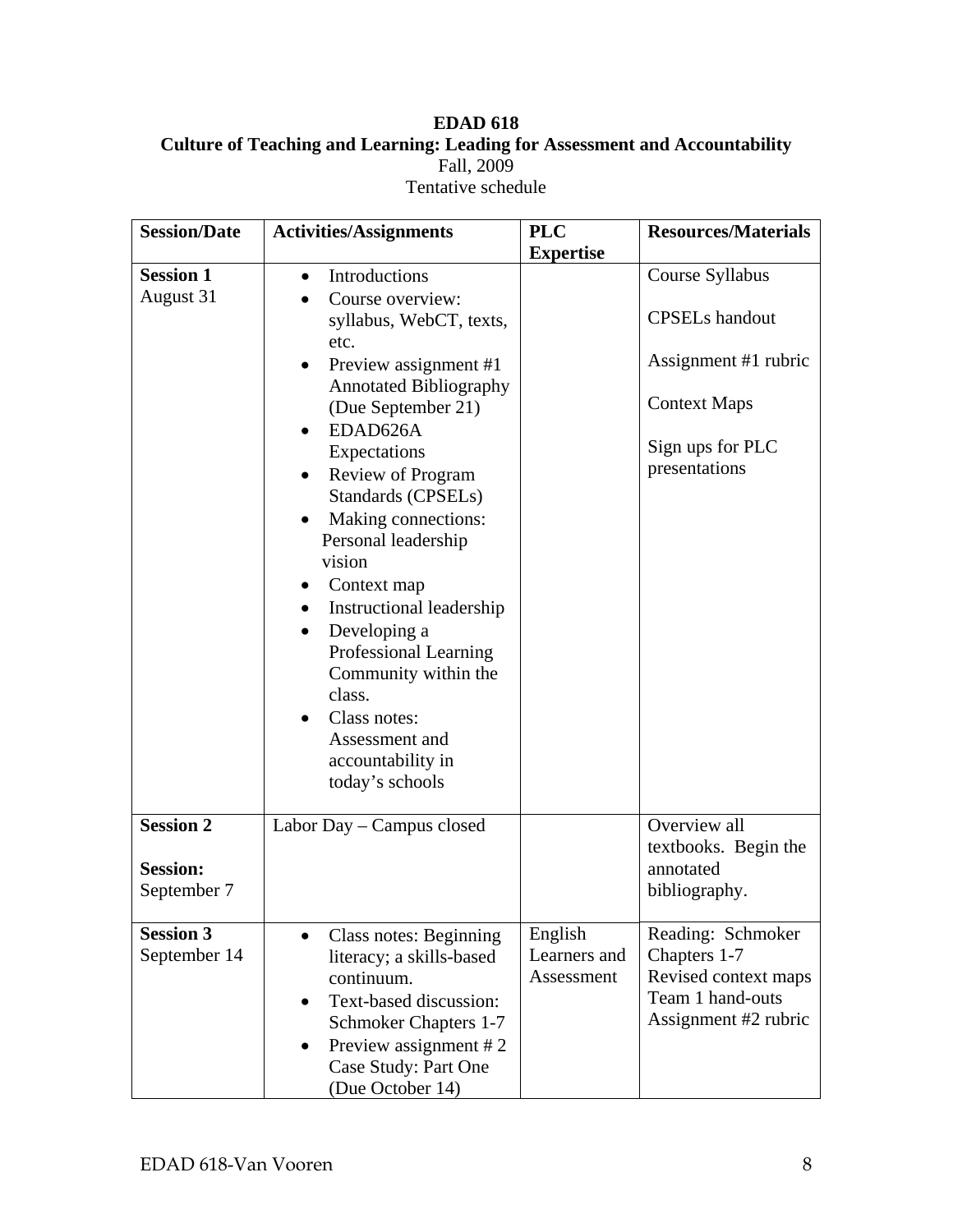| <b>Session 4</b><br>September 21 | <b>Class notes: Building</b><br>$\bullet$<br>collaborative teams<br>Text-based discussion:<br><b>Schmoker Chapters 8-</b><br>10                                                                                                                                        | Special<br>Education<br>and<br>Assessment                    | Reading: Schmoker<br>Chapters 8-10<br><b>Due: Annotated</b><br><b>Bibliography</b><br><b>Submit on WebCT</b>                              |
|----------------------------------|------------------------------------------------------------------------------------------------------------------------------------------------------------------------------------------------------------------------------------------------------------------------|--------------------------------------------------------------|-------------------------------------------------------------------------------------------------------------------------------------------|
| <b>Session 5</b><br>September 28 | Class notes: Parent and<br>$\bullet$<br>community involvement<br>Text discussion:<br>$\bullet$<br>Marzano Chapters 1-7<br>Cognitive Coaching:<br>Small groups                                                                                                          | <b>GATE</b><br>Assessment<br>and GATE<br>for<br>Eng Learners | Reading: Marzano<br>Chapters 1-7                                                                                                          |
| <b>Session 6</b><br>Oct 5        | Preview assignment #3<br>$\bullet$<br>Case Study: Part Two<br>(Due November 2)<br>Text-based discussion:<br>Lindsey's Chapters 1-3<br>Class notes: Do we<br>really mean All?<br>Values, beliefs, and<br>assumptions about who<br>learns and how to make<br>connections | <b>STAR</b><br>detailed info                                 | Reading: Lindsey,<br>Chapters 1-3<br>Assignment #3 rubric                                                                                 |
| <b>Session 7</b><br>October 12   | Web CT<br>On line threaded discussion:<br>Marzano Chapters 8 -11                                                                                                                                                                                                       |                                                              | Reading: Marzano<br>Chapters 8-11                                                                                                         |
| <b>Session 8</b><br>October 19   | Text-based discussion:<br>Lindsey's Chapters 4<br>and 5<br>Class notes: Are we<br>who we say we are?<br>Standards for leadership<br>$\bullet$<br>action and Barriers to<br>change                                                                                      | <b>CAHSEE/AP</b><br>tests                                    | Reading: Lindsey<br>Chapters 4-5<br><b>Cognitive Coaching</b><br>maps<br>Due: #2 Case<br><b>Study: Part One</b><br><b>Submit on WebCT</b> |
| <b>Session 9</b><br>October 26   | Preview assignment #4<br><b>Action Plan and PPT</b><br>presentation (Due Nov.<br>23,30)<br>Class notes:<br>$\bullet$<br>Differentiated<br>instruction and grading                                                                                                      | Site based<br>formative<br>and<br>summative<br>assessments   | Reading: Marzano<br>Chapters 12-18<br>Assignment #4 rubric                                                                                |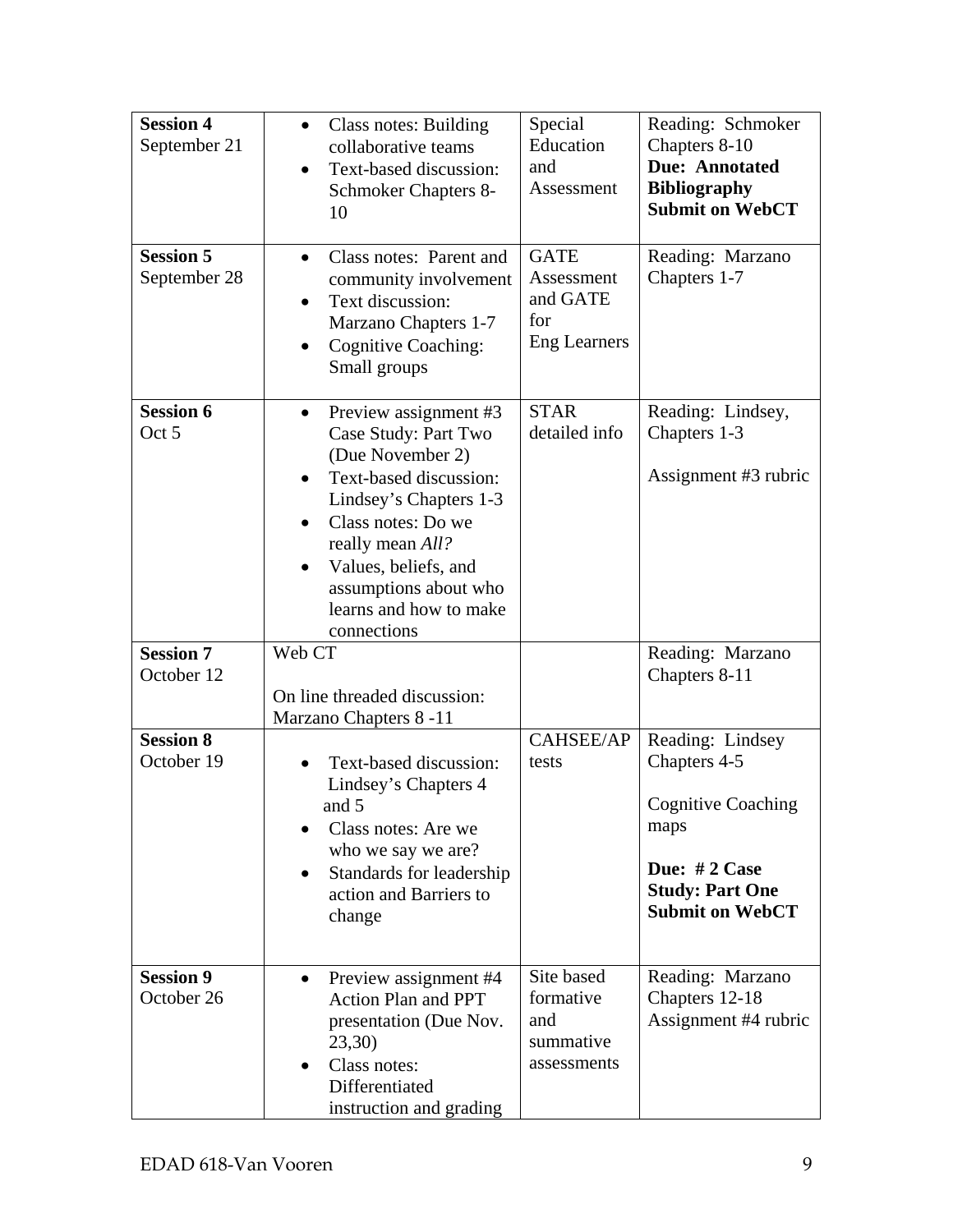|                                                  | to standards<br>Text-based discussion:<br>Marzano Chapters 12-<br>18                                                                                    |                                               |                                                                                             |
|--------------------------------------------------|---------------------------------------------------------------------------------------------------------------------------------------------------------|-----------------------------------------------|---------------------------------------------------------------------------------------------|
| <b>Session 10</b><br>Nov $2$                     | Web CT<br>On-line threaded<br>discussion: Lindsey's<br>Chapters 6 and 7                                                                                 |                                               | Lindsey's Chap. 6-7                                                                         |
| <b>Session 11</b><br>November 9                  | Class notes:<br>$\bullet$<br>Intervention strategies                                                                                                    | Fitness<br>assessment                         | Due #3 Case Study:<br><b>Part Two</b><br><b>Submit on line</b>                              |
| <b>Session 12</b><br>November 16                 | Small groups working<br>$\bullet$<br>on Action Plans and<br>presentations using<br>coaching map                                                         | Technology<br>to manage<br>assessment<br>data | Coaching maps                                                                               |
| <b>Session 13</b><br>November 23                 | Web CT                                                                                                                                                  |                                               | Due #4 Written<br><b>Action Plan</b><br>Submit on WebCT                                     |
| <b>Session 14</b><br>November 30                 | Final steps: The Ppt<br>presentation of the Action<br>Plan (First half of the<br>presentations)                                                         |                                               | Due: #5<br>Ppt and handouts                                                                 |
| <b>Session 15</b><br>December 7<br>Final session | Due #5 Final steps: The Ppt<br>presentation of the Action<br>Plan-10 minutes each<br>(remainder of presentations)<br>Final comments and<br>reflections. |                                               | Due: #5<br>Ppts and handouts<br>Due: EDAD 626A<br><b>Field Experience</b><br><b>Reports</b> |